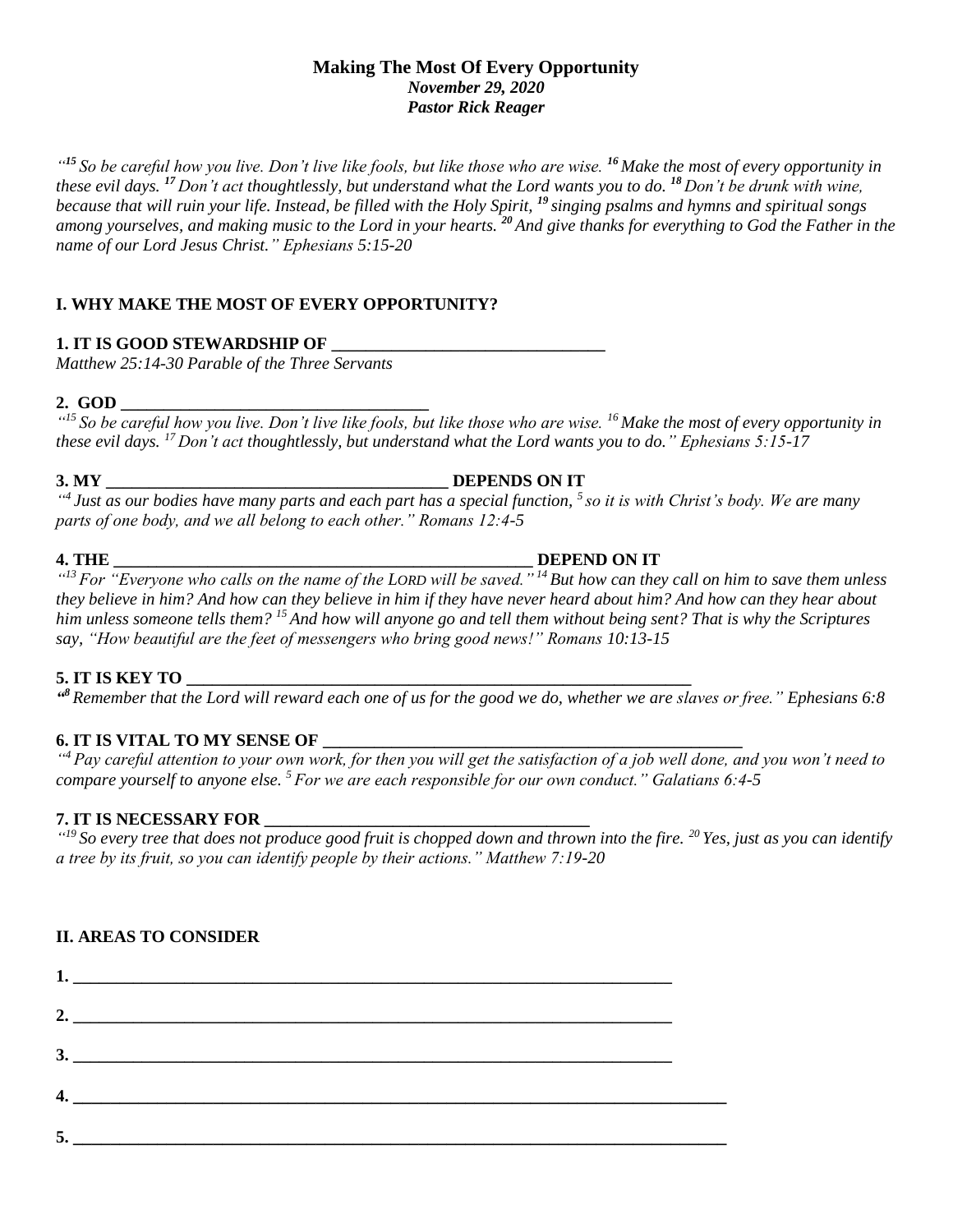#### **WHY ARE THESE AREAS SO IMPORTANT?**

### **THE GREAT COMMANDMENT:**

*" <sup>36</sup> "Teacher, which is the most important commandment in the law of Moses?" <sup>37</sup> Jesus replied, "'You must love the LORD your God with all your heart, all your soul, and all your mind.' <sup>38</sup> This is the first and greatest commandment. <sup>39</sup> A second is equally important: 'Love your neighbor as yourself.' <sup>40</sup> The entire law and all the demands of the prophets are based on these two commandments." Matthew 22:36:40*

# **THE GREAT COMMISSION:**

*" <sup>18</sup> Jesus came and told his disciples, "I have been given all authority in heaven and on earth. <sup>19</sup> Therefore, go and make disciples of all the nations, baptizing them in the name of the Father and the Son and the Holy Spirit. <sup>20</sup> Teach these new disciples to obey all the commands I have given you. And be sure of this: I am with you always, even to the end of the age." Matthew 28:18-20*

### **III. HOW TO MAKE THE MOST OF EVERY OPPORTUNITY**

### 1. START EACH DAY TAKING ON THE MINDSET OF

*" <sup>3</sup> Don't be selfish; don't try to impress others. Be humble, thinking of others as better than yourselves. <sup>4</sup> Don't look out only for your own interests, but take an interest in others, too. <sup>5</sup> You must have the same attitude that Christ Jesus had. <sup>6</sup> Though he was God, he did not think of equality with God as something to cling to. <sup>7</sup> Instead, he gave up his divine privileges; he took the humble position of a slave and was born as a human being. When he appeared in human form, <sup>8</sup> he humbled himself in obedience to God and died a criminal's death on a cross." Philippians 2:3-8*

#### **2. PRAY FOR MAJOR \_\_\_\_\_\_\_\_\_\_\_\_\_\_\_\_\_\_\_\_\_\_\_\_ & THAT GOD WOULD \_\_\_\_\_\_\_\_\_\_\_\_\_\_\_ THOUGHOUT THE DAY**

*" <sup>2</sup> Devote yourselves to prayer with an alert mind and a thankful heart. <sup>3</sup> Pray for us, too, that God will give us many opportunities to speak about his mysterious plan concerning Christ. That is why I am here in chains. <sup>4</sup> Pray that I will proclaim this message as clearly as I should. <sup>5</sup> Live wisely among those who are not believers, and make the most of every opportunity. <sup>6</sup> Let your conversation be gracious and attractive[\[a\]](https://www.biblegateway.com/passage/?search=Colossians+4%3A2-6&version=NLT#fen-NLT-29509a) so that you will have the right response for everyone." Colossians 4:2-6*

#### **3. MAINTAIN AN ATTITUDE OF \_\_\_\_\_\_\_\_\_\_\_\_\_\_\_\_\_\_\_\_\_\_\_\_\_\_\_\_\_**

*"And so, dear brothers and sisters, I plead with you to give your bodies to God because of all he has done for you. Let them be a living and holy sacrifice—the kind he will find acceptable. This is truly the way to worship him. <sup>2</sup> Don't copy the behavior and customs of this world, but let God transform you into a new person by changing the way you think. Then you will learn to know God's will for you, which is good and pleasing and perfect." Romans 12:1-2*

**KEY: DON'T \_\_\_\_\_\_\_\_\_\_\_\_\_\_\_\_\_\_\_\_\_\_\_\_\_\_\_\_\_\_\_\_ MY DAY**

# **4. MINIMIZE \_\_\_\_\_\_\_\_\_\_\_\_\_\_\_\_\_\_\_\_\_\_\_\_\_\_\_\_\_\_\_\_\_\_**

<sup>41</sup> Therefore, since we are surrounded by such a huge crowd of witnesses to the life of faith, let us strip off every weight *that slows us down, especially the sin that so easily trips us up. And let us run with endurance the race God has set before us." Hebrews 12:1*

# **5. KEEP MY EYES & EARS OPEN FOR**

" *<sup>16</sup> Make the most of every opportunity in these evil days." Ephesians 5:16*

# **6. KEEP MY SPIRITUAL EARS OPEN FOR**

*" <sup>25</sup>Since we are living by the Spirit, let us follow the Spirit's leading in every part of our lives." Galatians 5:25*

*" <sup>17</sup> Don't act thoughtlessly, but understand what the Lord wants you to do. " Ephesians 5:17*

# **7. DO MY \_\_\_\_\_\_\_\_\_\_\_\_\_\_\_\_\_\_\_\_\_\_\_\_\_\_\_\_\_\_ AT WHATEVER I AM DOING**

*" <sup>23</sup> Work enthusiastically at whatever you do, as though you were working for the Lord rather than for people. <sup>24</sup> Remember that the Lord will give you an inheritance as your reward, and that the Master you are serving is*